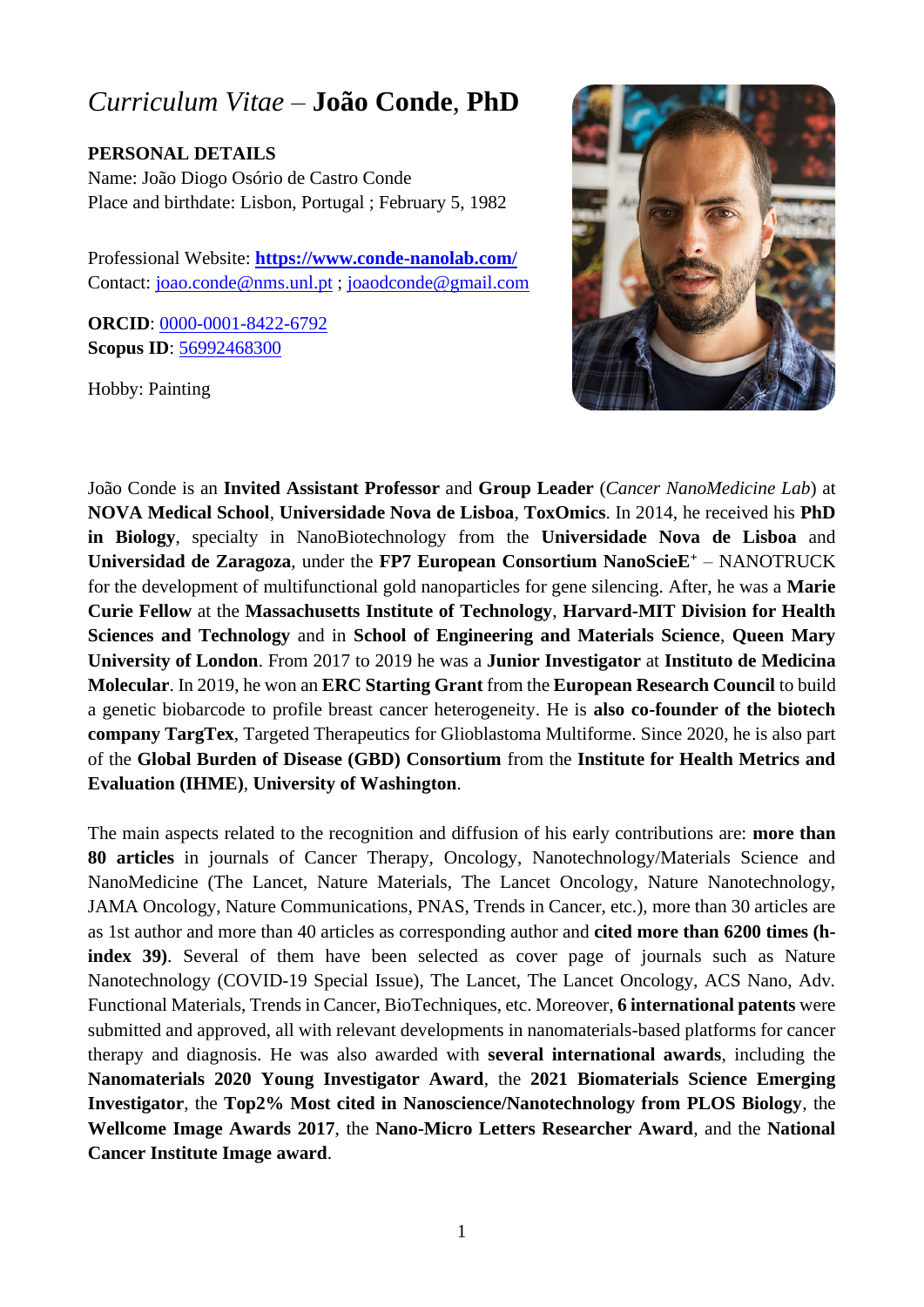#### **EDUCATION**

• **PhD in Biology**, Specialty **Nanobiotechnology**, *Summa cum laude*, **Universidade Nova de Lisboa**, Portugal and Instituto de Nanociencia de Aragón at **Zaragoza University**, Spain, 2013.

• **MSc in Biology**, *Summa cum laude*, **Universidade Lusófona de Humanidades e Tecnologias**, Portugal, 2008.

#### **APPOINTMENTS**

• February 2020 – Present: **Invited Assistant Professor** at **NOVA Medical School, Universidade Nova de Lisboa** (Portugal).

• February 2020 – Present: **Group Leader** (Cancer NanoMedicine Lab) at **ToxOmics**, **NOVA Medical School, Universidade Nova de Lisboa** (Portugal).

• September 2019 – Present: Co-founder and Shareholder of *TargTex SA* **start-up company: Targeted therapies for the treatment of brain cancer** (Portugal).

• October 2017 – January 2020: **Junior Researcher** at **Instituto de Medicina Molecular**, **Faculdade de Medicina de Lisboa** (Portugal).

• April 2016 – April 2017: **Marie Curie Early-Stage Career Fellow** at School of Engineering and Materials Science at **Queen Mary University London** (UK).

• February 2014 – April 2016: **Marie Curie Early-Stage Career Fellow** at the **Massachusetts Institute of Technology (MIT)**, **Harvard–MIT Division for Health Sciences and Technology**, **Institute for Medical Engineering and Science** (US).

• January 2010 – December 2013: **Science and Technology Foundation PhD Fellow** (FCT, SFRH/BD/ 62957/2009), **Universidade Nova de Lisboa** (Portugal) and **Zaragoza University**  (Spain).

• January 2009 – January 2010: Research fellowship (PTDC/BIO/66514/2006), Research Centre for Human Molecular Genetics, **FCT/UNL, Universidade Nova de Lisboa** (Portugal).

• September 2007 – December 2008: Under-graduate fellowship, Molecular Genetics Department at **NOVA Medical School, Universidade Nova de Lisboa** (Portugal).

# **BACKGROUND**

• Cancer Nanomedicine, Nanotechnology and Materials Science.

- Oncology and Biomedicine.
- Multifunctional nanomaterials for Cancer therapy and diagnostics.
- Genetic therapies based on DNA/RNA, siRNA/miRNA.
- Gene therapy, drug delivery, tumor targeting.
- Smart clinical platforms based on new materials and technologies for local therapy in cancer.
- Gene therapy/Antisense DNA/RNA Interference/microRNA, gene editing CRISPR/Cas9.

• *In vivo* cancer mice models (breast, colon, gastric, glioblastoma, prostate, pancreatic, ovarian and lung cancer) – tumour induction and administration (systemic and local) of anti-cancer therapies.

# **TEACHING**

• 2020/Present – **Genetics** from **Master Course in Medicine** (Unidade Curricular de Genética do Mestrado Integrado em Medicina), **NOVA Medical School, Universidade Nova de Lisboa**.

• 2010/2013 – Invited Lab classes of **Molecular Diagnostics and Bionanotechnology** from **Master** 

**Course in Molecular Genetics and Biomedicine**, **FCT/UNL, Universidade Nova de Lisboa**.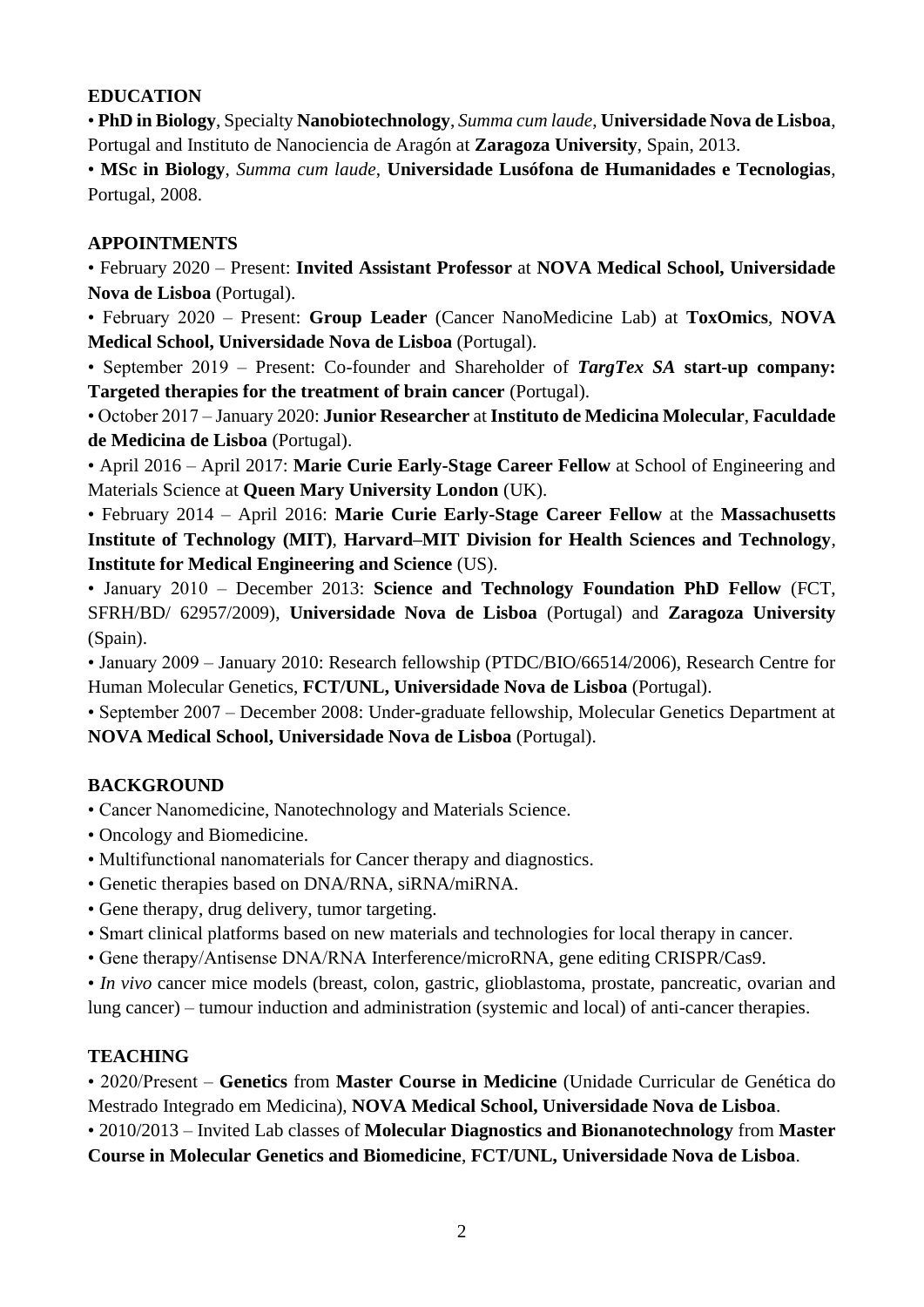#### **MENTORING EXPERIENCE**

• Jhenifer Oliveira, **PhD student**, Nova Medical School (Oct 2021-to present).

• Diana Castro Peixoto, **PhD student**, Universidade de Coimbra and Nova Medical School (Sept 2021-to present).

• Joana Amorim, **MSc student**, Nova Medical School (Sept 2021-to present).

• Diana Sousa, **PhD student**, Nova Medical School (Sept 2020-to present).

- Charlotte Baker, **PhD student**, Instituto de Medicina Molecular (Oct 2017-Oct 2019).
- Daniel Fulop, **MSc student**, Harvard University, Sophomore Internship (Jun 2015-Feb 2016).
- Cristina Violi, **MSc student**, student Socrates-Erasmus Programme Italy, (Feb 2013-Aug 2013).

• André Salvada, **BSc student** in Cell and Molecular Biology from New University of Lisbon, (Jan 2013-Mar 2013).

• Pedro Dionisio, **BSc student** in Cell and Molecular Biology from New University of Lisbon, (Mar 2011-Sept 2011).

#### **JOURNAL REVIEWER**

• Nature Reviews Cancer; Nature Protocols; PNAS; Accounts of Chemical Research; Chemical Reviews; Advanced Drug Delivery Reviews; Progress in Polymer Science; Advanced Materials; ACS Nano; Advanced Functional Materials; Nature Asia Materials; Chemical Science; Theranostics; Small; Journal of Controlled Release; Nanoscale; Analytical Chemistry; Advanced Healthcare Materials; Scientific Reports; Nanomedicine; Nanotoxicology; Nanomedicine: NBM; Acta Biomaterialia; Journal of Materials Chemistry B; PLoS ONE; ACS Applied Materials & Interfaces; Bioconjugate Chemistry; Journal Biomedical Nanotechnology; Sensors & Actuators: B. Chemical; Advanced Science; Nanoscale Research Letters; Colloids and Surfaces B: Biointerfaces; Journal of Nanobiotechnology; Biomacromolecules; Drug Development and Industrial Pharmacy; Materials; Frontiers in Genetics; Critical Reviews in Oncology/Hematology; International Journal of Nanomedicine; Pharmaceutical Medicine; European Polymer Journal; Frontiers in Chemistry; Frontiers in Pharmacology; Journal of Biophotonics; Journal of Applied Biomedicine.

**Publons Review Metrics:** <https://publons.com/author/1358364/joao-conde#profile>

# **RESEARCH EVALUATOR**

- European Research Executive Agency, Brussels.
- The Swiss National Science Foundation, Switzerland.
- Instituto de Medicina Molecular, Faculdade de Medicina de Lisboa, Portugal.
- Kingdom of Saudi Arabia Ministry of National Guard Health Affairs, Saudi Arabia.

#### **EDITOR**

- **Editorial Board**, Journal of Functional Biomaterials, MDPI (2021 to present).
- **Editorial Board**, Materials, MDPI (2021 to present).
- **Editorial Board**, Exploration, Wiley (2021 to present).
- **Editorial Board**, VIEW, Wiley (2021 to present).
- **Review Editor**, Frontiers Genetics Toxicogenomics (2021 to present).
- **Editorial Board**, Journal of Nanotheranostics, MDPI (2020 to present).
- **Book editor**, "Handbook of Nanomaterials for Cancer Theranostics" by Elsevier (2017 to present).
- **Volume Editor**, in the Advanced Nanomaterials Series, Elsevier (2016 to present).
- **Editorial Board**, Nano Biomedicine and Engineering Journal (2016 to present).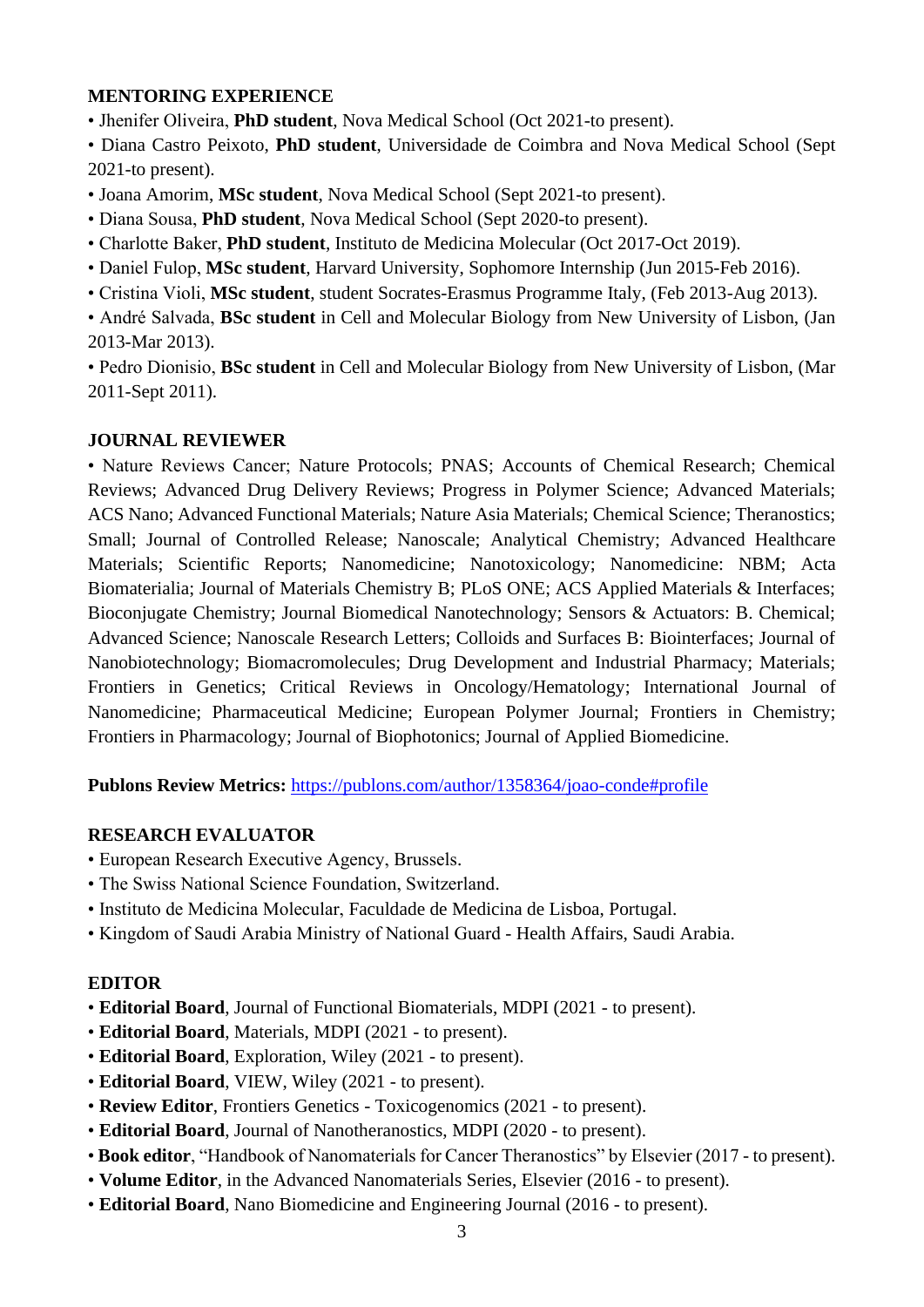- **Associate Editor**, Frontiers in Bioengineering and Biotechnology (2015 to present).
- **Associate Editor**, Frontiers in Molecular Biosciences (2015 to present).
- **Associate Editor**, Frontiers in Materials (2015 to present).
- **Guest Associate Editor**, Frontiers in Chemistry (2014 to present).

#### **MEMBER**

• March 2020 – Present: Active collaborator of the **Global Burden Disease** (GBD), **Institute for Health Metrics and Evaluation** (IHME), University of Washington (US).

#### **COLLABORATIONS**

• **Massachusetts Institute of Technology** (US), **Yale University** (US), **Harvard Medical School** (US), **Harvard University** (US), **Broad Institute of MIT and Harvard** (US), **Brigham and Women's Hospital** (US), **Dana-Farber Cancer Institute** (US), **University of Pennsylvania** (US), Faculty of Medicine at **Tel Aviv University** (Israel), **University of British Columbia** (Canada), **Johns Hopkins University** (US), **Case Western Reserve University** (US), **University of Cambridge** (UK), **University of Oxford** (UK), **University Hospital Düsseldorf** (Germany), **Dublin Institute of Technology** (Ireland), Institute of Nano Biomedicine and Engineering at **Shanghai JiaoTong University** (**China**), Centre for Cell Engineering at **University of Glasgow** (UK), **Instituto di Cibernetica** "E. Caianiello" (Italy), **Institute of Lung Biology and Disease** at Helmholtz Zentrum München (Germany), **Technische Universität München** (Germany), **Fundação Champalimaud** (Portugal), **REQUIMTE** (Portugal), **iMed.UL** (Portugal), **Universidade Coimbra** (Portugal).

#### **RESEARCH PROJECTS AS PI**

• European Research Council - ERC Starting Grant: ERC-StG-2019-848325 – *GelGeneCircuit:* Profiling therapy and heterogeneity in cancer using bioresponsive nanohydrogels for the delivery of logic multicolor genetic circuits (2019-2024). *Funding* **1.5M€**

• FCT Grant PTDC/BTM-MAT/4738/2020 – Biomimetic cell membrane-coated vitamin E-based micelles for multimodal pancreatic cancer nanotheranostics (2020-2023). *Funding* **250K€**

# **RESEARCH PROJECTS AS TEAM MEMBER**

• Combined immUNotherapeutIC approach for targeting bone marrow microenvironment in Multiple Myeloma. FCT Grant, PTDC/MED-ONC/1215/2021 (2021-2024).

• Albumedix Ltd. - Recombinant albumin conjugates for cancer therapy (2018).

• SuprHApolymers - Engineering self-assembly of hyaluronan-based glycopolymers with peptides (2016).

• NOF Corporation - Characterization of PEG-based hydrogels (2014-2015).

• NANOTRUCK- Multifunctional gold nanoparticles for gene therapy. EU, ERANET-NanoSciera<sup>+</sup> (2012-2014).

• Silence is golden (siAu) - Silencing the silencers via multifunctional gold nanoconjugates towards cancer therapy. FFCT/FCT/UNL, PTDC/BBB-NAN/1812/2012.

• Nanosystems for delivery of caged compounds. FFCT/FCT/UNL, PTDC/QUI-QUI/ 112597/2009.

• Sensitive and selective detection of DNA/RNA based on functionalized gold nanoparticles application to pathogen detection, mutation detection and RNA quantification. FFCT/FCT/UNL, PTDC/BIO/66514/2006.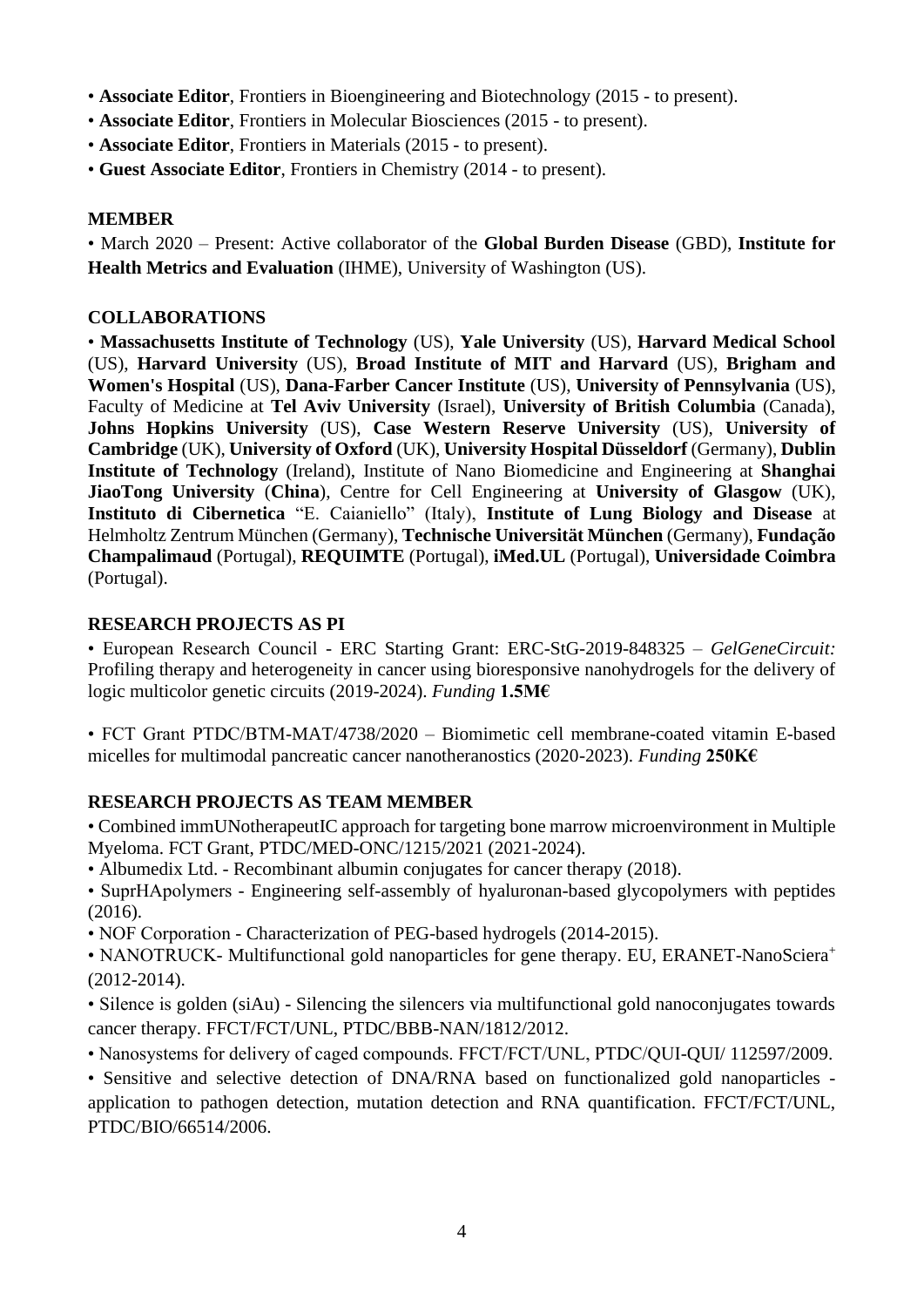#### **PRIZES AND AWARDS**

- 2021 **Nanomaterials 2020 Young Investigator Award**, MDPI.
- 2021 **Top2% Most Cited Researchers in Nanoscience and Nanotechnologies**, PLOS Biology.
- 2021 **2021 Biomaterials Science Emerging Investigators**, Royal Society of Chemistry.
- 2019 **ERC Starting Grant**: ERC-StG-2019-848325, European Research Council, EU.

• 2018 - **Junior Investigator**: FCT Stimulus of Scientific Employment, (CEECIND/01688/2017) National Science Foundation, PT.

- 2017 **Wellcome Image Awards 2017**: Wellcome Trust, UK.
- 2016 **Nano-Micro Letters Researcher Award**, Nature Research Society.
- 2016 **National Cancer Institute Image award**: Cancer close up, US.
- 2013 **Marie Curie International Outgoing Fellowship** for Career Development, Marie Skłodowska-Curie actions (FP7-PEOPLE-2013-IOF).

• 2009 - **PhD Fellowship** - National Science Foundation - PhD Grant (FCT, SFRH/BD/ 62957/2009), PT.

## **START-UP COMPANIES**

• 2019 – Present: Co-founder of *TargTex SA*, Portuguese start-up: Targeted therapies for the treatment of brain cancer. *Portugal Ventures Funding* **2M€** + *Private Funding, Basi* **2M€**

## **PATENTS**

- 1. Theranostic Nanoprobes for Overcoming Cancer Multidrug Resistance and Methods. **U.S. Application No. 62/118101**. **MIT Case No. 17685K**, MIT Docket No. 17685.117921.
- 2. RNA Triple Helix Structures, Compositions, and Methods. **U.S. Application No. 62/216969**. **MIT Case No. 18323 PCT**, MIT Docket No. 17648-0205.
- 3. Hydrogel particles, compositions, and methods. **U.S. Application No. 62/339434**.
- 4. Micro-RNA delivery compositions, devices, and methods. **U.S. Application No. 62/353622**.
- 5. Functionalized nanoparticles and compositions for cancer treatment and methods. **U.S. Application No. 62/334538**.
- 6. TRPV2 Antagonists. **WO Application No. PCT/PT2018/050035**.
- 7. TRPV2 Antagonists. **U.S. Application No. US11273152B2**.

# **PUBLICATIONS**

• More than **80 articles** in high impact journals in fields of Nanomedicine, Oncology and Cancer Therapies and Biomedicine (*The Lancet* **IF79.3**, *Nature Materials* **IF43.8***, The Lancet Oncology* **IF41.3***, Nature Nanotechnology* **IF39.2***, JAMA Oncology* **IF31.8***, The Lancet Gastroenterology & Hepatology* **IF18.5***, Nature Communications* **IF14.9***, The Lancet Child & Adolescent Health* **IF11.3**, *PNAS* **IF11.2***, Accounts of Chemical Research* **IF22.4**, *Progress in Materials Science* **IF39.6**, *Advanced Materials* **IF30.8***, Materials Today* **IF26.4***, Nano Today* **IF16.9**, *ACS Nano* **IF15.9***, JACS* **IF15.4**, *Angewandte Chemie* **IF15.3**, *Advanced Functional Materials* **IF18.8***, Advanced Drug Delivery Reviews* **IF13.3**, *ACS Central Science* **IF14.5***, Trends in Cancer* **IF14.2***, Trends in Biotechnology* **IF19.5***, Matter* **IF15.6**, *Biomaterials* **IF12.5***, The Lancet Child & Adolescent Health* **IF11.3**, *Journal of Controlled Release* **IF7.9***, Biosensors & Bioelectronics* **IF10.6***, Nature Asia Materials* **IF10.5**).

• More than **30 articles as 1st author**, and more than **40 articles as corresponding author**, all **cited more than 6200 times** (**h-index Google Scholar 39**). **Several** of them have been selected as **cover**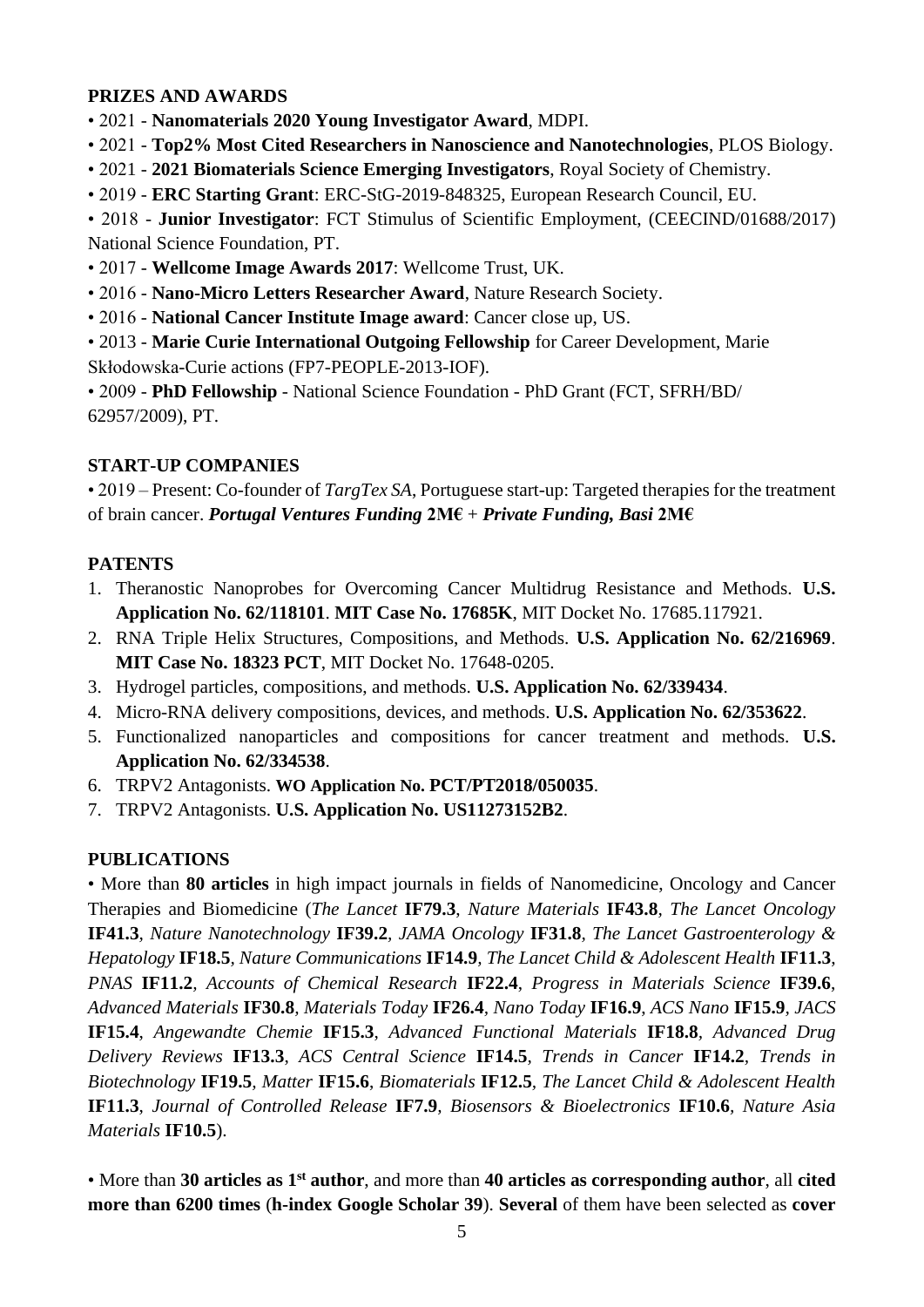**page of journals** such as **The Lancet**, **Nature Nanotechnology** (Covid-19 Special Issue), **The Lancet Oncology**, **Trends in Cancer, ACS Nano, ACS Central Science, Adv. Functional Materials, JACS, Angewandte Chemie, ACS Sensors, Biomaterials Science, ACS Applied Bio Mat**, **Adv. Healthcare Materials**, **Analytical and Bioanalytical Chemistry** and **BioTechniques**.

## **PUBLICATIONS** (**\*** corresponding author)

**(85 publications, Citations: 6210. h-index** *Google Scholar***: 39, h-index** *Scopus***: 34)**

- 1. "Hydrogels for Nucleic Acid Delivery". R. Zhong, S. Talebian, Barbara Mendes, G. Wallace, R. Langer, **João Conde\***, J. Shi\*. *Nature Materials* (*just accepted*).
- 2. "Global, Regional and National Burden of Colorectal Cancer, 1990-2019: A systematic examination for Global Burden of Disease 2019". **João Conde & GBD Consortium**. *The Lancet Gastroenterology & Hepatology* (2022).
- 3. "The burden of non-communicable diseases in adolescents in 28 European countries, 1990-2019: A Systematic Analysis of the Global Burden of Diseases, Injuries, and Risk Factors Study." **João Conde & GBD Consortium**. *The Lancet Child & Adolescent Health* (2022).
- 4. "Nano-delivery of nucleic acids". Bárbara B. Mendes, João Conniot, A. Avital, D. Yao, X. Jiang, X. Zhou, O. Adir, Y. Xiao, N. Sharf-Pauker, H. Liang\*, J. Shi\*, A. Schroeder\* and **João Conde\***. *Nature Reviews Methods Primers* (2022).
- 5. "Bioinspired Soft Nanovesicles as Site-Selective Imaging and Targeted Therapies of Cancer". Rajendra Prasad\*, **João Conde\*** to *WIREs Nanomedicine and Nanobiotechnology* (2022).
- 6. "Prodrug polymeric nanoconjugates encapsulating gold nanoparticles for enhanced X-Ray radiation therapy in breast cancer" H. Nosrati, F. Seidi, A. Hosseinmirzaei, N. Mousazadeh, A. Mohammadi, Mo. Ghaffarlou, H. Danafar, **João Conde\*** and Ali Sharafi\*. *Advanced Healthcare Materials* - *Rising Star Issue* (2021). Featured on COVER
- 7. "Controlled delivery of gold nanoparticle-coupled miRNA therapeutics via an injectable selfhealing hydrogel". C.F.T. van der Ven, M.W. Tibbitt, **João Conde**, A. van Mil, J. Hjortnaes, P.A.F.M. Doevendans, J.P.G. Sluijter, E. Aikawa and Robert Langer. *Nanoscale* (2021) - Featured on COVER
- 8. "The global burden of adolescent and young adult cancer in 2019: An analysis of the Global Burden of Disease Study 2019". **João Conde & GBD Consortium.** *The Lancet Oncology* (2021). Featured on COVER
- 9. "Cancer Incidence, Mortality, Years of Life Lost, Years Lived with Disability, and Disability-Adjusted Life Years for 29 Cancer Groups from 2010 to 2019: A Systematic Analysis of Cancer Burden Globally, Nationally, and by Socio-Demographic Index for the Global Burden of Disease Study 2019". **João Conde & GBD Consortium.** *JAMA Oncology* (2021).
- 10. "Machine-readable Nanotechnology for future healthcare research". Andzelika Lorenc, Bárbara B. Mendes, João Conniot, Diana P. Sousa, **João Conde\*** and Tiago Rodrigues\*. *Matter (Cell Press)* (2021).
- 11. "Global, regional, and national progress toward Sustainable Development Goal 3.2 for neonatal and child health: all-cause and cause-specific mortality findings from the Global Burden of Disease Study 2019". **João Conde & GBD Consortium.** *The Lancet* (2021). Featured on **COVER**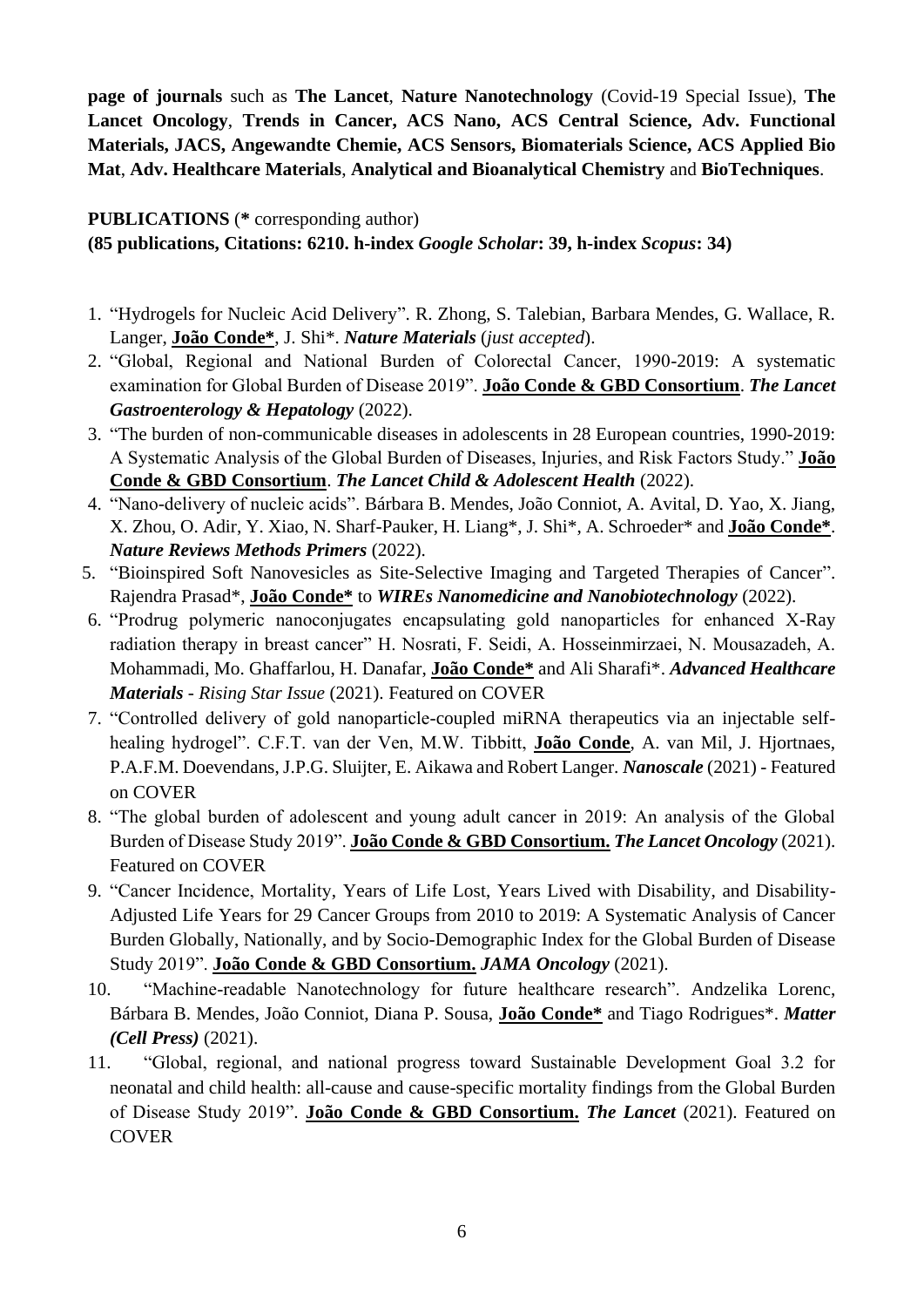- 12. "Facts and Figures on Materials Science and Nanotechnology Progress and Investment". S. Talebian, T. Rodrigues, J. das Neves, B. Sarmento, R. Langer, **João Conde\***. *ACS Nano* (2021). Featured on COVER
- 13. "Nanotechnology-based strategies to target and modulate the tumor microenvironment". Barbara Mendes, João Conniot, Diana Sousa, **João Conde\***. **Trends in Cancer** (2021). Featured on COVER.
- 14. "Allosteric Antagonist Modulation of TRPV2 by Piperlongumine Impairs Glioblastoma Progression". **João Conde**, R.A. Pumroy, C. Baker, T. Rodrigues, A. Guerreiro, B.B. Sousa, M.C. Marques, B.P. de Almeida, S. Lee, E.P. Leites, D. Picard, A. Samanta, S.H. Vaz, F. Sieglitz, M. Langini, M. Remke, R. Roque, T. Weiss, M. Weller, Y. Liu, S. Han, F. Corzana, V.A. Morais, C.C. Faria, T. Carvalho, P. Filippakopoulos, B. Snijder, N.L. Barbosa-Morais, V.Y. Moiseenkova-Bell, G.J.L. Bernardes. *ACS Central Science* (2021) Featured on COVER.
- 15. "CRISPR Systems for COVID-19 Diagnosis" H. Rahimi, M. Salehiabar, M. Barsbay, M. Ghaffarlou, T. Kavetskyy, A. Sharafi, S. Davaran, Subhash C. Chauhan, H. Danafar, S. Kaboli, H. Nosrati, M.M. Yallapu, and **João Conde\***. *ACS Sensors* (2021) Featured on COVER.
- 16. "Ultrahigh penetration and retention of graphene quantum dot mesoporous silica nanohybrids for image guided tumor regression". R. Prasad\*, N.K. Jain, A.S. Yadav, M. Jadhav, N.N.V. Radharani, M. Gorain, G.C. Kundu, **João Conde\***, R. Srivastava\*. *ACS Applied Bio Materials* (2021) Featured on COVER.
- 17. "Osteogenic Differentiation of Human Mesenchymal Stem Cells by the Single Action of Luminescent Polyurea Oxide Biodendrimers". Rita F. Pires, **Joao Conde\*** and Vasco D.B. Bonifacio\*. *ACS Applied Bio Materials* (2020).
- 18. "Revisiting Gene Delivery to the Brain: Silencing and Editing" (2021 Biomaterials Science Emerging Investigators Issue). João Conniot, Sepehr Talebian, Susana Simões, Lino Ferreira\*, **João Conde\***. *Biomaterials Science* (2020) Featured on COVER.
- 19. "Stepwise Assembly of Multimode Liposomal Nanotheranostic Agent for Targeted In Vivo Bioimaging and NIR Light Mediated Cancer Therapy". R. Prasad, N.K. Jain, A.S. Yadav, D.S. Chauhan, J. Devrukhkar, M.K. Kumawat, S. Shinde, M. Gorain, A.S. Thakor, G.C. Kundu, **João Conde\***, R. Srivastava\*. *Nature Communications Biology* (2020).
- 20. "Biomimetic cancer cell membrane coated-nanosystems as next-generation cancer therapies". M. Pereira-Silva, A.C. Santos, **João Conde**, C. Hoskins, A. Concheiro, C. Alvarez-Lorenzo, F. Veiga. *Expert Opinion on Drug Delivery* (2020).
- 21. "Why Go NANO on COVID-19 pandemic?". Sepehr Talebian and **João Conde\***. *Matter (Cell Press)* (2020).
- 22. "Nanotechnology-based disinfectants and sensors for SARS-CoV-2" S. Talebian, G.G. Wallace, A. Schroeder, F. Stellacci and **João Conde\***. *Nature Nanotechnology* (2020) COVID-19 Special Issue.
- 23. "Localized Nanotheranostics: Recent developments in Cancer Nanomedicine". R. Prasad, N.K. Jain, **João Conde\***, R. Srivastava. *Materials Today Advances* (2020).
- 24. "Above and beyond Cancer Therapy: translating biomaterials into clinics" **João Conde\***  *Trends in Cancer* (2020).
- 25. "Tetrazine carbon nanotubes for pretargeted in vivo 'click-to-release' bioorthogonal imaging" H. Li, **João Conde**, A. Guerreiro, G.J.L. Bernardes. *Angewandte Chemie International Edition* (2020). VIP paper. Featured on COVER.
- 26. "Platinum-triggered Bond-cleavage of Pentynoyl amide and N-propargyl handles for Drug-Activation" B.L. Oliveira, B.J. Stenton, Unnikrishnan V.B., C.R. Almeida, **João Conde**, M.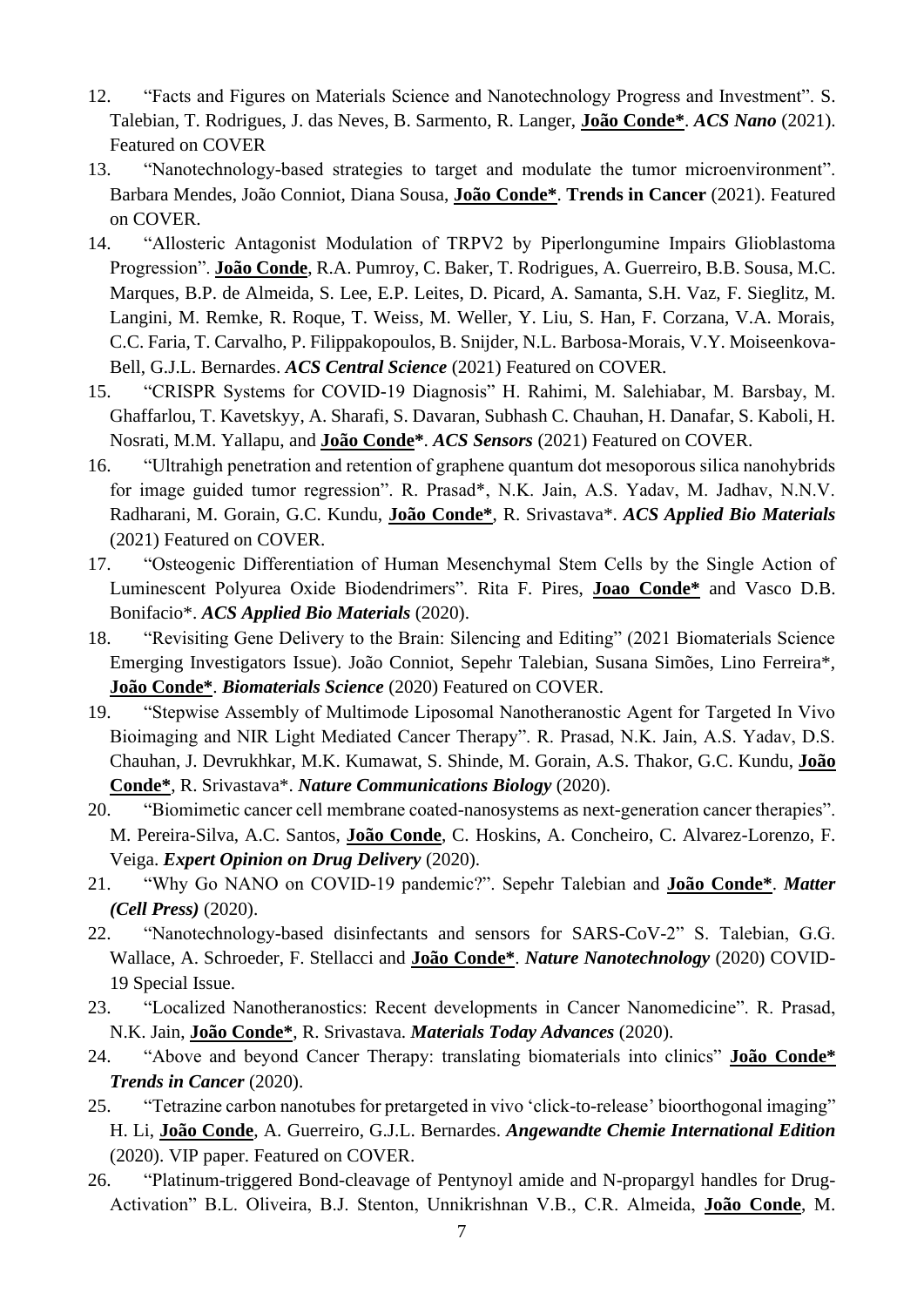Negrão, F.S.S. Schneider, C. Cordeiro, M.G. Ferreira, G.F. Caramori, J.B Domingos, R. Fior and G.J.L. Bernardes. *Journal of the American Chemical Society* (2020). Featured on COVER.

- 27. "Prolonged Local In Vivo Delivery of Stimuli‐Responsive Nanogels That Rapidly Release Doxorubicin in Triple‐Negative Breast Cancer Cells". Y. Zhang, P. Dosta, **João Conde**, N. Oliva, M. Wang and N. Artzi. *Advanced Healthcare Materials* (2020). Featured on COVER.
- 28. "Oral pH sensitive GNS@ab Nanoprobes for targeted therapy of Helicobacter Pylori without disturbance gut microbiome" X. Zhi, Y. Liu, L. Lin, M. Yang, L. Zhang, L. Zhang, Y. Liu, G. Alfranca, L. Ma, Q. Zhang, H. Fu, **João Conde**, X. Di, J. Ni, J. Song, D. Cui. *Nanomedicine: Nanotechnology, Biology and Medicine* (2019).
- 29. "Gastric parietal cell and Intestinal goblet cell secretion: a novel cell-mediated in vivo nanoparticle clearance pathway enhanced with diarrhea via Chinese Herbs". Y. Liu, K. Liu, M. Yang, Y. Han, Q. Zhang, **João Conde**, Y. Yang, Y. Han, G. Alfranca, Y. Wang, J. Song, Y. Zhang, J. Ni, J.M. de la Fuente, D. Cui. *Nanoscale Research Letters* (2019).
- 30. "Biopolymers for anti-tumor implantable drug delivery systems: Recent advances and future outlook". S. Talebian, S. Wadeb, J. Foroughi, K. L. Vineb, A. Dolatshahi-pirouz, M. Mehrali, **João Conde**, G. Wallace. *Advanced Materials* (2018).
- 31. "Ferritin nanocarrier traverses the blood brain barrier and kills glioma". K. Fan, X. Jia, M. Zhou, **João Conde**, J. He, J. Tian, X. Yan. *ACS Nano* (2018).
- 32. "Nanoparticle-antagomiR based targeting of miR-31 to induce osterix and osteocalcin expression in mesenchymal stem cells". M. McCully, **João Conde**, P.V. Baptista, M. Mullin, M.J. Dalby, C.C. Berry. *PLOS ONE* (2018).
- 33. "Plasmonic gold nanoparticles for detection of fungi and human cutaneous fungal infections" T. Sojinrin, **João Conde\***, K. Liu, J. Curtin, H.J. Byrne H, D. Cui, F. Tian\*. *Analytical and Bioanalytical Chemistry* (2017). Featured on COVER.
- 34. "Fullerene: Biomedical Engineers Get to Revisit an Old Friend" S. Goodarzi, T. Da Ros, **João Conde**, F. Sefat and M. Mozafari. *Materials Today* (2017).
- 35. "Designing Hydrogels for On-Demand Therapy" N. Oliva, **João Conde**, K. Wang and N. Artzi. *Accounts of Chemical Research* (2017).
- 36. Smart NIR linear and nonlinear optical nanomaterials for cancer theranostics: Prospects in photomedicine". T.M. Liu, **João Conde\***, T. Lipiński, A. Bednarkiewicz and C-C. Huang*. Progress in Materials Science* (2017).
- 37. "Gold Nanostars for real-time intracellular and in vivo SERS detection combined with drug delivery via plasmonic-tunable Raman/FTIR imaging". F. Tian, **João Conde\***, C. Bao, Y. Chen, J. Curtin and D. Cui. *Biomaterials* (2016).
- 38. "Revisiting the 'one material fits all' rule for cancer nanotherapy". **João Conde\***, N. Oliva, N. Artzi\*. *Trends in Biotechnology* (2016).
- 39. "Biomaterials for Metastasis: Bridging the Gap between Basic and Translational Research" **João Conde**, N. Shomron and N. Artzi. *Advanced Healthcare Materials* (2016). VIP paper. Featured on COVER.
- 40. "Revisiting the classification of NIR absorbing/emitting Nanomaterials for in vivo bioapplications". T-M. Liu, **João Conde\***, T. Lipinski, A. Bednarkiewicz, C-C. Huang. *Nature Asia Materials* (2016).
- 41. "3D hydrogel scaffold doped with 2D materials for biosensors and bioelectronics". H.S. Song, O.S. Kwon, **João Conde\*** and N. Artzi. *Biosensors & Bioelectronics* (2016).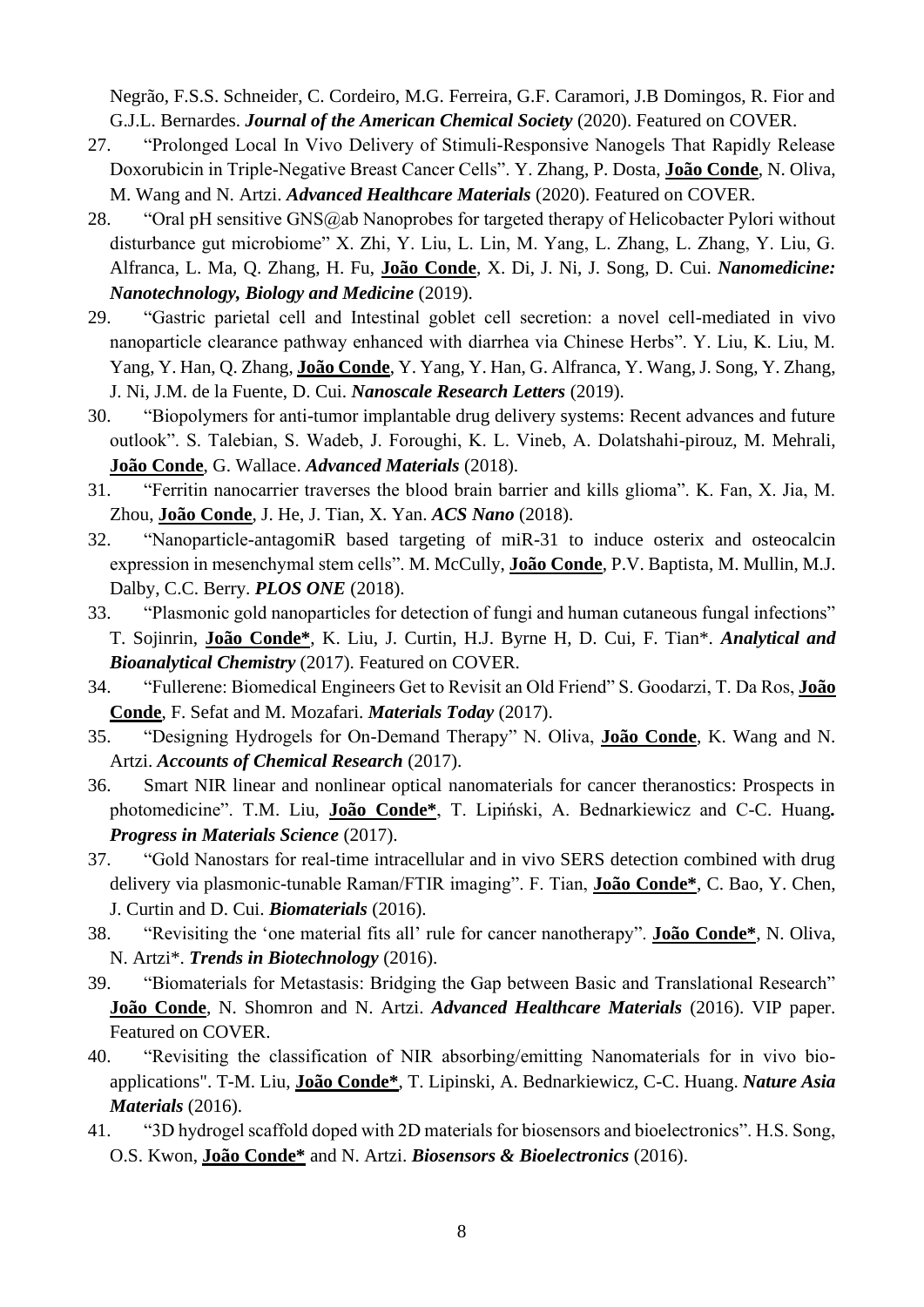- 42. "Gold Nanoprisms as a hybrid in vivo Cancer Theranostic platform for in situ Photoacoustic Imaging, Angiography and localized Hyperthermia". C. Bao, **João Conde**, F. Pan, C. Li, C. Zhang, F. Tian, S. Liang, J.M. de la Fuente and D. Cui. *Nano Research* (2016).
- 43. "Chiral Antioxidant-based Gold Nanoclusters Reprogram DNA Epigenetic Patterns". Y. Ma, H. Fu, C. Zhang, S. Cheng, J. Gao, Z. Wang, W. Jin, **João Conde\*** and D. Cui. *Scientific Reports* (2016).
- 44. "Local triple-combination therapy results in tumour regression and prevents recurrence in a colon cancer model". **João Conde\***, N. Oliva, Y. Zhang and N. Artzi. *Nature Materials* (2016). Highlighted in *Science Translational Medicine* and *Science Bulletin*.
- 45. "Local microRNA delivery targets Palladin and prevents metastatic breast cancer". A. Gilam, **João Conde**, D. Weissglas-Volkov, N. Oliva, N. Artzi, N. Shomron. *Nature Communications* (2016).
- 46. "Self-assembled RNA-triple-helix hydrogel scaffold for microRNA modulation in the tumour microenvironment". **João Conde\***, N. Oliva, M. Atilano, H.S. Song, N. Artzi. *Nature Materials* (2016). Highlighted in *Science Translational Medicine* and *The Scientist*.
- 47. "Dual-Color Emissive Upconversion Nanocapsules for Differential Cancer Bioimaging in vivo". O.S. Kwon, H.S. Song, **João Conde**, H. Kim, N. Artzi and J.H. Kim. *ACS Nano* (2016).
- 48. "Implantable hydrogel embedded dark-gold nanoswitch as a theranostics probe to sense and overcome cancer multidrug resistance". **João Conde\***, N. Oliva, N. Artzi. *PNAS* (2015). Highlighted in *Nature Reviews Drug Discovery.*
- 49. "Bioresponsive antisense DNA gold nanobeacons as a hybrid in vivo theranostics platform for the inhibition of cancer cells and metastasis". C. Bao, **João Conde\***, J. Curtin, N. Artzi, F. Tian, D. Cui. *Scientific Reports* (2015).
- 50. "Personalizing biomaterials for precision nanomedicine in light of local tissue microenvironment". N. Oliva, S. Unterman, Y. Zhang, **João Conde**, H.S. Song and N. Artzi. *Advanced Healthcare Materials* (2015). Featured on COVER.
- 51. "Dual targeted immunotherapy via in vivo delivery of bio-hybrid RNAi-peptide nanoparticles to tumour-associated macrophages and cancer cells". **João Conde\***, C. Bao, Y. Tan, D. Cui, E.R. Edelman, H.S. Azevedo, H.J. Byrne, N. Artzi, F. Tian. *Advanced Functional Materials* (2015). VIP paper. Featured on COVER.
- 52. "RNAi nanomaterials targeting immune cells as an anti-tumor therapy: the missing link in cancer treatment? **João Conde\***, C. Arnold, F. Tian and N. Artzi. *Materials Today* (2015)
- 53. "The next generation of smart gold nanobeacons: nanotheranostics is ready for prime-time". **João Conde\*** and N. Artzi. *Nanomedicine (Lond.)* (2015).
- 54. "Are RNAi and miRNA therapeutics truly dead?". **João Conde\***, N. Artzi. *Trends in Biotechnology* (2015).
- 55. "Target-Responsive DNA/RNA nanomaterials for microRNA sensing and inhibition: the jack-of-all-trades in cancer nanotheranostics?". **João Conde\***, E.R. Edelman, N. Artzi. *Advanced Drug Delivery Reviews* (2015).
- 56. "15 years on siRNA delivery: beyond the State-of-the-Art on inorganic nanoparticles for RNAi therapeutics". **João Conde\***, A. Ambrosone, Y. Hernandez, F. Tian, M. McCully, C.C. Berry, P.V. Baptista, C. Tortiglione, J.M. de la Fuente. *Nano Today* (2015).
- 57. "Editorial: Cancer Nanotheranostics What have we learned so far?". **João Conde\***, F. Tian, J.M. de la Fuente, P.V. Baptista. *Frontiers in Chemistry* (2015).
- 58. "The Golden Age in Cancer Nanobiotechnology: Quo vadis?". **João Conde\***. *Frontiers in Bioengineering and Biotechnology* (2015).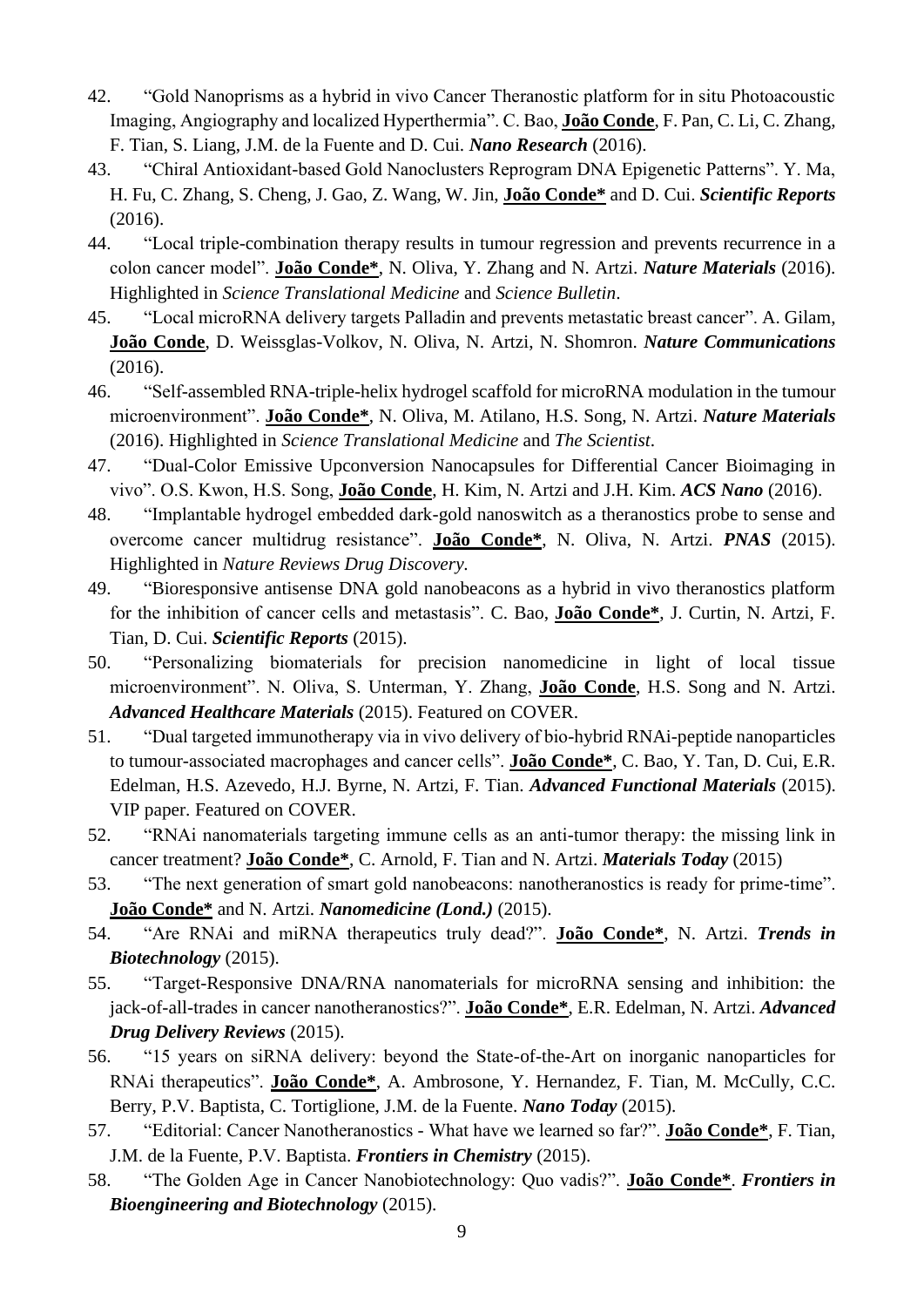- 59. "RNAi-based glyconanoparticles trigger apoptotic pathways for in vitro and in vivo enhanced cancer-cell killing". **João Conde**, F. Tian, Y. Hernandez, C. Bao, P.V. Baptista, D. Cui, T. Stoëger and J.M. de la Fuente. *Nanoscale* (2015).
- 60. "Significance of the balance between intracellular glutathione and polyethylene glycol for successful release of small interfering RNA from gold nanoparticles" M. McCully, Y. Hernandez, **João Conde**, P.V. Baptista, J.M. de la Fuente, A. Hursthouse, D. Stirling and C.C. Berry. *Nano Research* (2015).
- 61. "Gold Nanoparticle-siRNA Mediated Oncogene Knockdown at RNA and Protein level, with associated Gene effects" H.W. Child, Y. Hernandez, **João Conde**, M. Mullin, P.V. Baptista, J.M. de la Fuente and C.C. Berry. *Nanomedicine (Lond.)* (2015).
- 62. "Investigating the role of shape on the biological impact of gold nanoparticles in vitro" F. Tian, M.J.D. Clift, A. Casey, P. del Pino, B. Pelaz, **João Conde**, H.J. Byrne, B. Rothen-Rutishauser, G. Estrada, J.M. de la Fuente and T. Stoeger. *Nanomedicine (Lond.)* (2015).
- 63. "POxylated polyurea dendrimers: Smart core-shell vectors with IC50 lowering capacity". R.B. Restani, **João Conde**, R.F. Pires, P. Martins, A.R. Fernandes, P.V. Baptista, V.D.B. Bonifácio and A. Aguiar-Ricardo. *Macromolecular Bioscience* (2015).
- 64. "Polyurea dendrimer for efficient cytosolic siRNA delivery" R.B. Restani, **João Conde**, P.V. Baptista, M.T. Cidade, A.M. Bragança, J. Morgado, I.J. Correia, A. Aguiar-Ricardo and V.D.B. Bonifácio. *RSC Advances* (2014).
- 65. "A promising road with challenges: where gold nanoparticles are in translational research?" C. Bao, **João Conde**, E. Polo, P. del Pino, M. Moros, P.V. Baptista, V. Grazu, D. Cui and J.M. de la Fuente. *Nanomedicine (Lond.)* (2014).
- 66. "Antibody-Drug gold nanoantennas with Raman spectroscopic fingerprints for in vivo tumour theranostics." **João Conde\***, C. Bao, D. Cui, P. Baptista, F. Tian. *Journal of Controlled Release* (2014).
- 67. "Revisiting 30 years of Biofunctionalization and Surface Chemistry of Inorganic Nanoparticles for Nanomedicine." **João Conde\***, J.T Dias, V. Grazú, M. Moros, P.V. Baptista, Jesús M. de la Fuente. *Frontiers in Chemistry* (2014).
- 68. "A Gold-nanobeacon system for Gene therapy: evaluation of Genotoxicity, Cell toxicity and Proteome profiling analysis" **João Conde**, M. Larguinho, A. Cordeiro, L.R. Raposo, P.M. Costa,S. Santos, M.S. Diniz, A.R. Fernandes and P.V. Baptista. *Nanotoxicology* (2014).
- 69. "In vivo tumour targeting via nanoparticle-mediated therapeutic siRNA coupled to inflammatory response in lung cancer mouse models." **João Conde**, F. Tian, Y. Hernández, C. Bao, D. Cui, K.P. Janssene, M.R. Ibarra, P.V. Baptista, T. Stoëger and J.M. de la Fuente. *Biomaterials* (2013).
- 70. "Gold-Nanobeacons as a theranostic system for the detection and inhibition of specific genes". **João Conde**, J. Rosa and P.V. Baptista. *Nature Protocol Exchange* (2013).
- 71. "Nanomaterials for reversion of multidrug resistance in cancer: a new hope for an old idea?" **João Conde\***, J.M. de la Fuente, P.V. Baptista. *Frontiers in Pharmacology* (2013).
- 72. "Gold-Nanobeacons for simultaneous gene specific silencing and intracellular tracking of the silencing events." **João Conde**, J. Rosa, J.M. de la Fuente and P.V. Baptista. *Biomaterials* (2013).
- 73. "Design of Multifunctional Gold Nanoparticles for in vitro and in vivo Gene Silencing." **João Conde**, A. Ambrosone, V. Sanz, Y. Hernández, V. Marchesano, F. Tian, H. Child, C.C. Berry, M.R. Ibarra, P.V. Baptista, C. Tortiglione and J.M. de la Fuente. *ACS Nano* (2012).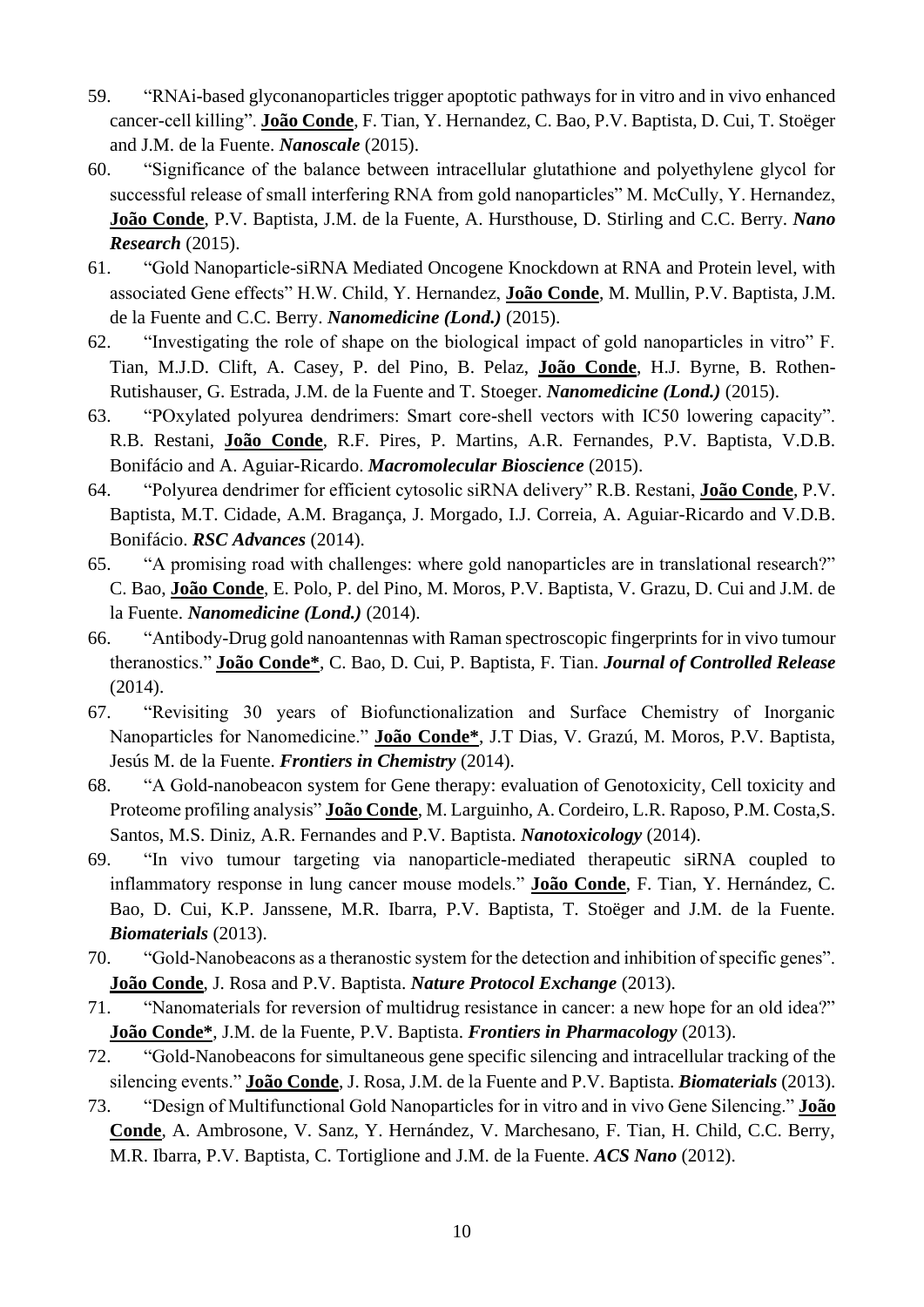- 74. "Effect of PEG biofunctional spacers and TAT peptide on dsRNA loading on Gold Nanoparticles". V. Sanz, **João Conde**, Y. Hernández, P.V. Baptista, M.R. Ibarra and J.M. de la Fuente. *Journal of Nanoparticle Research* (2012).
- 75. "Modification of Plasmid DNA Topology by Histone-Mimetic Gold Nanoparticles". **João Conde**, P.V. Baptista, Y. Hernández, V. Sanz and J.M. de la Fuente. *Nanomedicine (Lond.)*  (2012).
- 76. "Gold-Nanobeacons for Real-Time Monitoring of RNA Synthesis". J. Rosa, **João Conde**, J.M. de la Fuente, J.C. Lima and P.V. Baptista. *Biosensors & Bioelectronics* (2012).
- 77. "Noble Metal Nanoparticles for Biosensing Applications" G. Doria, **João Conde**, B. Veigas, L. Giestas, C. Almeida, M. Assunção, J. Rosa and P.V. Baptista. *Sensors (Basel)* (2012).
- 78. "Noble Metal Nanoparticles Applications in Cancer" **João Conde**, G. Doria and P.V. Baptista. *Journal of Drug Delivery* (2012).
- 79. "Nanophotonics for Molecular Diagnostics and Therapy Applications" **João Conde**, J. Rosa, J.C. Lima and P.V. Baptista. *International Journal Photoenergy* (2012).
- 80. "Genotoxic effects of occupational exposure to lead and influence of polymorphisms in genes involved in lead toxicokinetics and in DNA repair". J. García-Lestón, J. Roma-Torres, M. Vilares, R. Pinto, J. Prista, J.P. Teixeira, O. Mayan, **João Conde**, M. Pingarilho, J.F. Gaspar, E. Pásaro, J. Méndez and B. Laffon. *Environment International* (2012).
- 81. "Alloy Metal Nanoparticles for Multicolour Cancer Diagnostics". P.V. Baptista, G. Doria and **João Conde**. *Proceedings of SPIE* (2011).
- 82. "In vitro Transcription and Translation Inhibition via DNA functionalized Gold Nanoparticles" **João Conde**, J.M. de la Fuente and P.V. Baptista. *Nanotechnology* (2010).
- 83. "Use of Cyclodextrins as Scavengers of Inhibitory Photo-products in Light controlled in vitro Synthesis of RNA". A. Vidal Pinheiro, **João Conde**, A.J. Parola, J.C. Lima and P.V. Baptista. *Journal of Photochemistry and Photobiology A: Chemistry* (2010).
- 84. "RNA Quantification using Gold Nanoprobes application to Cancer Diagnostics". **João Conde**, J.M. de la Fuente and P.V. Baptista. *Journal of Nanobiotechnology* (2010).
- 85. "Association of common variants in Mismatch Repair Genes and Breast Cancer susceptibility: a Multigene study". **João Conde**, S.N. Silva, A.P. Azevedo, V. Teixeira, J.E. Pina, J. Rueff and J.F. Gaspar. *BMC Cancer* (2009).

#### **BOOKs and BOOK CHAPTERS** (**\*** corresponding author)

- 1. "Handbook of Nanomaterials for Cancer Theranostics" 1st Edition, *Editor:* **João Conde**, Elsevier, 2018.
- 2. "Displaying biofunctionality on materials through templated self-assembly", K. Shuturminska, C. O'Malley, D. W. P. Collis, **João Conde**, H. S. Azevedo, *in* Self-Assembling Biomaterials: Molecular Design, Characterization and Application in Biology and Medicine, *Elsevier*, 2018.
- 3. "Empowering the potential of cell-penetrating peptides for targeted intracellular delivery via molecular self-assembly", Y. Shi, **João Conde**, H. S. Azevedo, *in* Peptides and Peptide-based Biomaterials and their Biomedical Applications, Eds. A. Sunna, A. Care, P. Bergquist, *Sringer International Publishing AG*, Cham.
- 4. "Multifunctional Gold Nanocarriers for Cancer Theranostics From bench to bedside and back again?" **João Conde\***, F. Tian, P.V. Baptista., J.M. de la Fuente. *in* Nano-Oncologicals: New Targeting and Delivery Approaches (2014), *Springer Science+Business Media. Controlled Release Society*.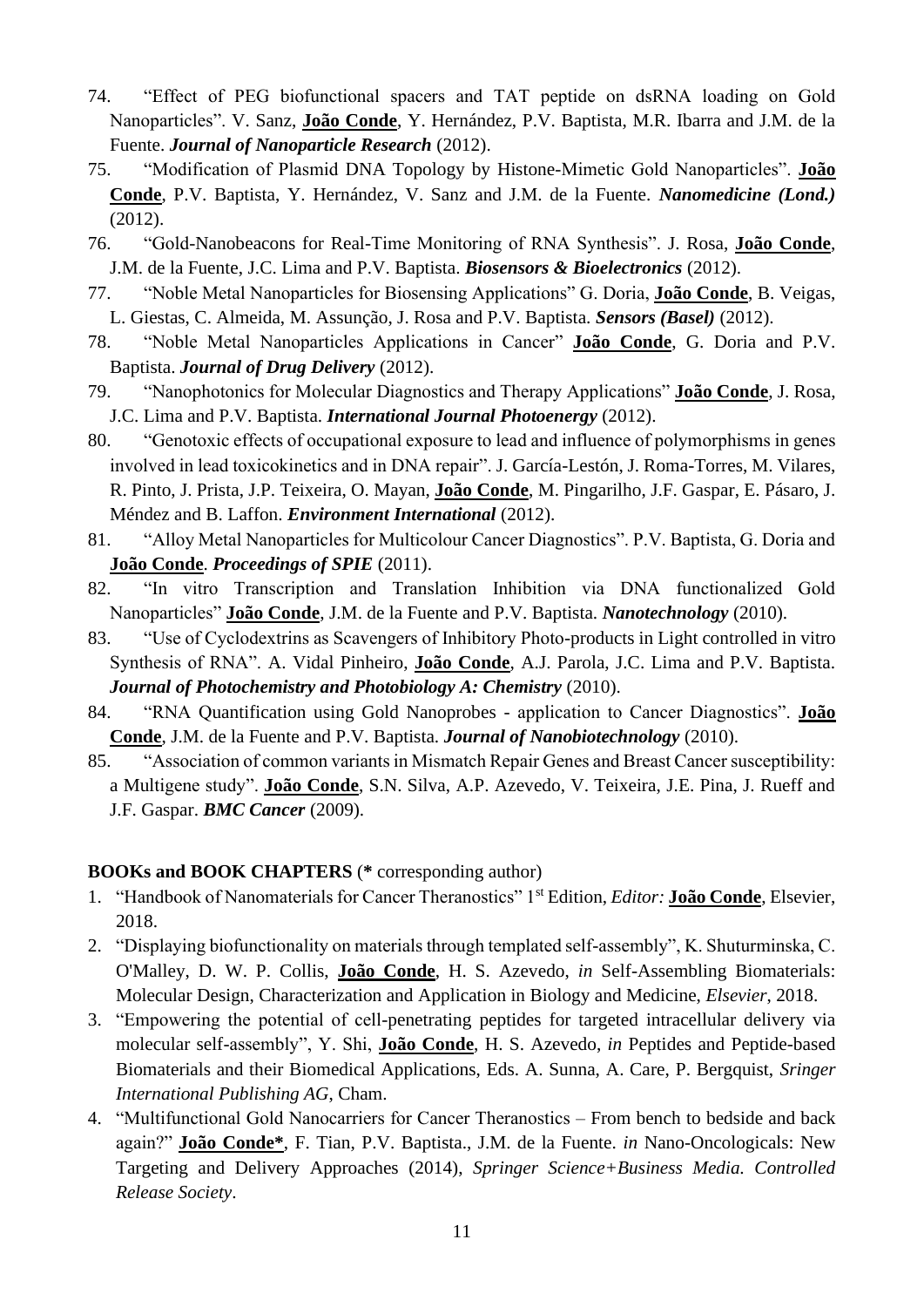5. "RNA Quantification Using Noble Metal Nanoprobes: Simultaneous Identification of Several Different mRNA Targets Using Colour Multiplexing and Application to Cancer Diagnostics." **João Conde**, G. Doria, J.M. de la Fuente and P.V. Baptista\*. *in* Nanoparticles in Biology and Medicine: Methods and Protocols Series (2012). *Humana Press, Springer Protocols*.

## **CONFERENCE & SEMINAR PRESENTATIONS**

• ITQB PhD Program 2022 - MolBioS Doctoral Program: Nanoprocess for Life Science, March 2022, Portugal (*Invited*).

• "Application of multifunctional nano-and-biomaterials for cancer therapy and diagnosis" - Master Program in Biopharmaceutical Sciences, Oncobiology, FFUL, February 2022, Portugal (*Invited*).

• BioMedicine and BioSciences Seminar Series - University of Bergen (UiB), February 2022, Norway (*Invited*).

• "TIPS for applying to CEEC 5th edition 2022?" - Lyris, Advanced Science Education, January 2022 (*Invited*).

• Biotech in Action S2: Water Cooler Talk - Massachusetts Institute of Technology (MIT), Harvard– MIT Division for Health Sciences and Technology, July 2021, Boston, Massachusetts, USA (*Invited*).

• "The story behind my path in Cancer NanoMedicine" at the PostDoc ShowCase 2<sup>nd</sup> edition -Department of Pharmacy, University of Naples Federico II, June 2021, Italy (*Invited*).

•  $9<sup>th</sup>$  Session IST- MedNetworking – To see or not to see: How Nanotechnology is redefining Medicine, Instituto Superior Técnico (IST), May 2021, Portugal (*Invited*).

• JorTec 2021 - Jornadas Tecnológicas (JorTec) da Faculdade de Ciências e Tecnologia, February 2021, Portugal (*Invited*).

• Keynote Speaker - 13º Encontro Nacional de Química Orgânica/6º Encontro Nacional de Química Terapêutica (13ENQO/6ENQT), January 2020, Portugal (*Invited*).

• Seminar, March 2017, University of Glasgow, Institute of Molecular Cell and Systems Biology, Glasgow, Scotland (*Invited*).

• Nanomedicine Seminars, February 2017, Trinity College Dublin, School of Medicine, Dublin, Ireland (*Invited*).

• 10<sup>th</sup> World Biomaterials Congress, May 2016, Montreal, Canada.

• 11<sup>th</sup> Annual Broad Retreat - Broad Institute of MIT and Harvard, December 2015, Boston, Massachusetts, USA.

• Society for Biomaterials 2015, April 2015, North Carolina, USA.

• 4<sup>th</sup> International Conference on Multifunctional, Hybrid and Nanomaterials, March 2015, Barcelona, Spain.

• 8th International Conference of Coelenterate Biology, December 2013, North Beach, Eilat, Israel.

• Collaborative Congress of the European Society for Gene and Cell Therapy and the Spanish Society for Gene and Cell Therapy, October 2013, Madrid, Spain.

• International Conference on Materials for Advanced Technologies 2013. Symposium R: Ecological and Health Impact of Nanomaterials and Nanotechnology, July 2013, Singapore.

• European Conference of Human Genetics 2013, June 2013, Paris, France.

• E-MRS 2013 SPRING MEETING, Bionanomaterials for imaging, sensing and actuating, May 2013, Strasbourg, France.